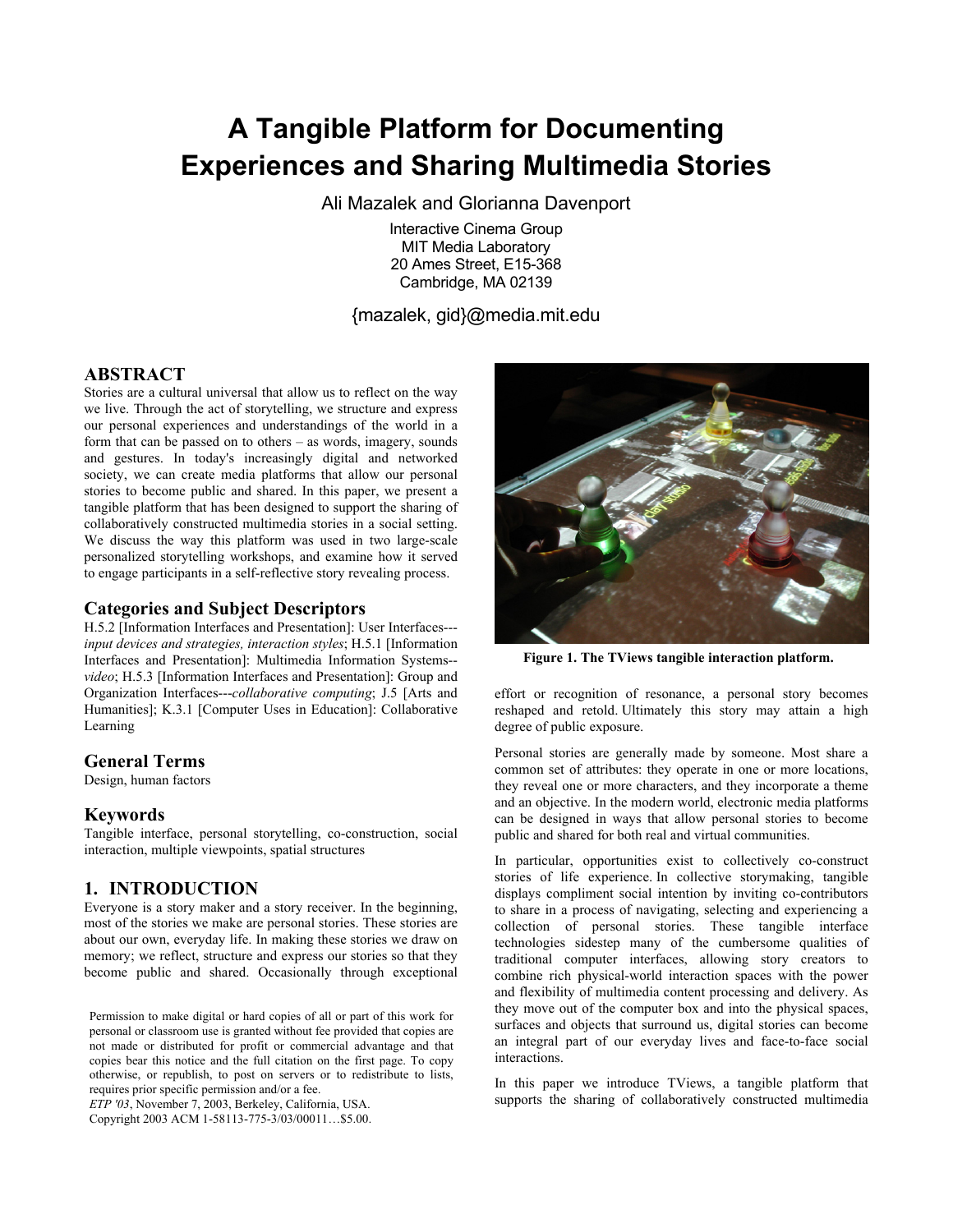stories in a sociable setting. We being with a brief look at some related work, and provide an overview of the system architecture and applications. We then discuss two storytelling workshops that demonstrate how TViews can be used in a real-world setting for the sharing of multiple viewpoint and spatially structured documentary pieces. We conclude with some ideas for how the platform could be used for the development of distributed tangible story spaces.

## **2. RELATED WORK**

In 1992, Ed Barrett coined the term sociomedia. In the introduction to his anthology of the same name, Barrett writes: "Sociomedia suggests that computer media exist for 'social' purposes: as a means to objectify, exchange and collaborate, invoke, comment upon, modify, and remember thoughts and ideas." ([1], p.1) He goes on to explain that in designing computer media we are essentially creating a mechanism for the social construction of knowledge.

In bringing storymaking together with real social interaction around the TViews platform, our research on personal narrative augments the discourse in social computing and group reflection, as well as in navigable story systems. This section takes a brief look at some of the related work in these areas.

The original Domesday Book was commissioned by William the Conqueror, who invaded England in 1086. Twenty years later the first draft of the book was complete, and contained records for some 13,418 settlements in the English counties south of the Scottish border. This original census-like survey served as inspiration for an electronic project done in the mid 1980s by BBC Interactive that focused on community memory [4]. In two special issues of *Interacting with Computers*, Stathis and Purcell identify a number of projects that were designed to link real communities through storytelling, memory and a range of specially designed applications that promoted social activity [8, 9].

Online weblogs permit a diary approach to making and reflecting on stories about almost anything. In 2003, this early blog culture is again transforming itself to support multiple authors in the creation of semi-coherent stories around topics of particular interest. The Digital Dialogues weblog, built and maintained by Aisling Kelliher, is a co-constructed diary of symposium events that was designed to complement the spatial/tangible display discussed in this paper [3, 5].

Many approaches to storytelling engines have engaged audiences in personalized story experiences. The Contour and Dexter systems use a spreading activation network model to present meaningful and continuous story sequences based on system knowledge of content and user interaction [7]. Agent Stories uses software agents with specific behavioral traits to construct different variations of a tale from a pre-constructed web of story material [2].

#### **3. THE TVIEWS PLATFORM**

TViews is a tangible display platform that supports interactive story navigation through the manipulation of graspable pawns and other tangible tools on a sensing surface. This section gives an overview of the interface architecture, and describes two



**Figure 2. TViews system diagram.** 

storytelling applications that have been written for the interface: a narrative engine for multi-viewpoint character-driven stories, and a navigation system for spatially distributed collective stories.

#### **3.1 Interface Architecture**

TViews couples a sensing platform and graphical projection with a standard on-screen display and speaker setup. The interaction surface uses electromagnetic field sensing technology to enable the tracking of tagged physical objects as they are moved around the two-dimensional horizontal plane. Synchronized graphics are projected onto the objects to provide a visual representation of the current state of the story. As such, the tangible objects act as both input and output for the storytelling system. The on-screen display and speakers can be used to playback story content in audio-visual form or to give additional story information, such titles or textual descriptions. The top portion of figure 2 illustrates the physical setup of the TViews platform.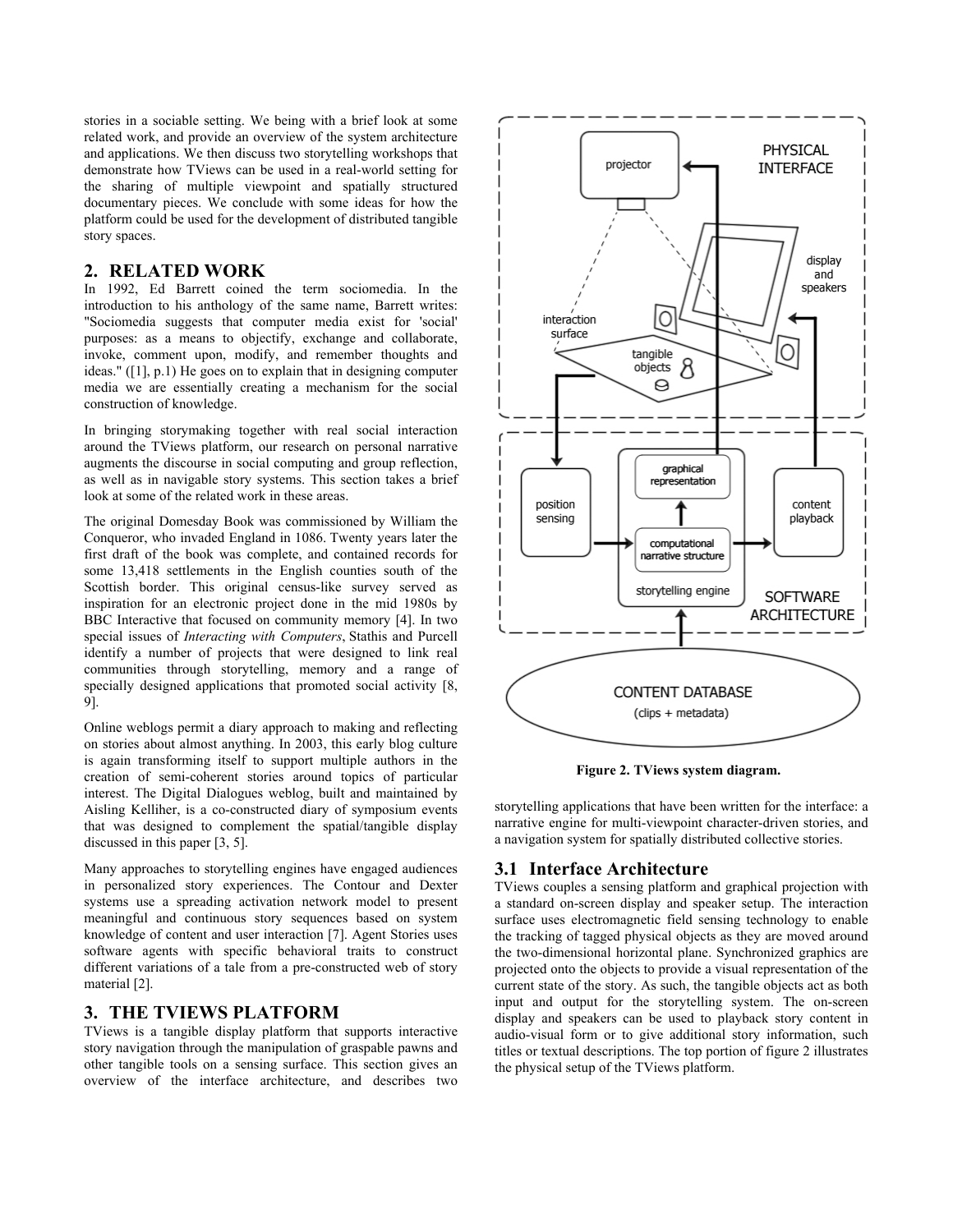#### **3.2 Application Overview**

The TViews software architecture consists of three independent modules, illustrated in the middle section of figure 2. The modules are implemented in Java.

The position sensing module uses a polling mechanism to gather resonant frequency information about each tag. This data is transmitted to the computer at 57,6 kbaud via the RS-232 protocol, where it is decoded into  $(x,y)$  positions for each tangible object.

The playback module is responsible for playing content clips in the form of video, audio, images or text to the on-screen display and speakers. The implementation makes use of Apple's QuickTime for Java API.

The storytelling engine module forms the core of the system's interactive functionality and determines how the audience will perceive and manipulate story content on the TViews interaction surface. It consists of a computational narrative structure, which provides a means of organizing the story information from the content database, and a graphical engine, which determines how the story content will be visually represented through graphical projection. Changes in the story space based on user interactions are reflected by dynamic changes in the projected graphics. By separating the storytelling engine from the position sensing and content playback modules, TViews becomes a flexible story platform that can be used to drive a variety of different applications. So far we have explored multi-viewpoint and spatial approaches to story revealing.

#### *3.2.1 Tangible Viewpoints*

Tangible Viewpoints allows the audience to experience characterdriven narratives. The content clips of a multi-viewpoint story are organized according to the character viewpoint they represent, and their place in the overall flow of the narrative. When a pawn is placed on the interaction surface, the story clips associated with its character viewpoint are projected around it in the form of small thumbnails. These can be activated using a small lens-shaped selection tool, causing the narrative to advance and new clips to become available. Activated clips are also sent to the playback module, and in turn to the on-screen display.

The computational story engine moves the story forward as the audience interacts. It makes use of a rule-based structure for controlling narrative progression, and a spreading activation network to ensure continuity and relevance as new content clips are revealed to the audience. The details of the implementation are described in [6].

#### *3.2.2 Tangible Spatial Narratives*

Through human actions, conversations, and the creation of memories, physical spaces are transformed into social constructs and can become the arena for story construction and narrative development. In this application, we explore how such spaces can be created in a tangible form by allowing audience members to navigate through complex spatially structured and co-constructed documentary works.

Content clips are organized according to location, character and time, and a visual landscape is projected onto the interaction surface to provide a spatial framework for the overall story and the many perspectives and narrative threads that emerge as it unfolds. Pawns can be associated to different characters in the



**Figure 3. Clubhouse members engaging with the Tangible Viewpoints storytelling application.**

story, and moved around the map in order to reveal content clips in the form of small thumbnails. These content clips are dynamically retrieved from the story database through character and location-based queries that are determined by the placement of pawns on the interaction surface. A clock tool can be used to retrieve clips using the additional parameter of time. Content clips can be played on the display screen by gliding the lens-shaped selection tool over top of the thumbnails on the interaction surface.

## **4. STORYTELLING EXPERIENCES**

The TViews platform can be used to organize and convey the stories we create about our personal experiences and perspectives on life to small groups of people in an informal and social setting. As such, the tool serves as a space for story and knowledge exploration. By sharing their stories in a multimedia form, authors and audiences can engage in a reflective learning process, reexamining their own experiences and relating them to the perspectives and experiences of others.

To date, the TViews multi-viewpoint and spatial applications have been used to support two different large-scale personalized storytelling experiences, in which the community of story authors were also invited to become the audience members of their own stories. Through iteration between story creation and story engagement, participants were able to watch their own story grow and evolve, and as a result became engaged in an active process of story revealing and personal reflection. The following sections provide an overview of these two storytelling workshops.

# **4.1 Computer Clubhouse Workshop**

In November 2001 we conducted a 10-day storytelling workshop at the Boston Museum of Science Computer Clubhouse. This after school learning environment provides a safe space for young people from underserved communities to engage in creative activities and skill building through the use of technology. Three teenage participants were selected to create personal stories about their lives in Boston that would be played back using the Tangible Viewpoints system.

During initial brainstorming sessions, the participants worked together to develop a structure for their story. Their goal was to create a documentary piece that would chronicle one day in each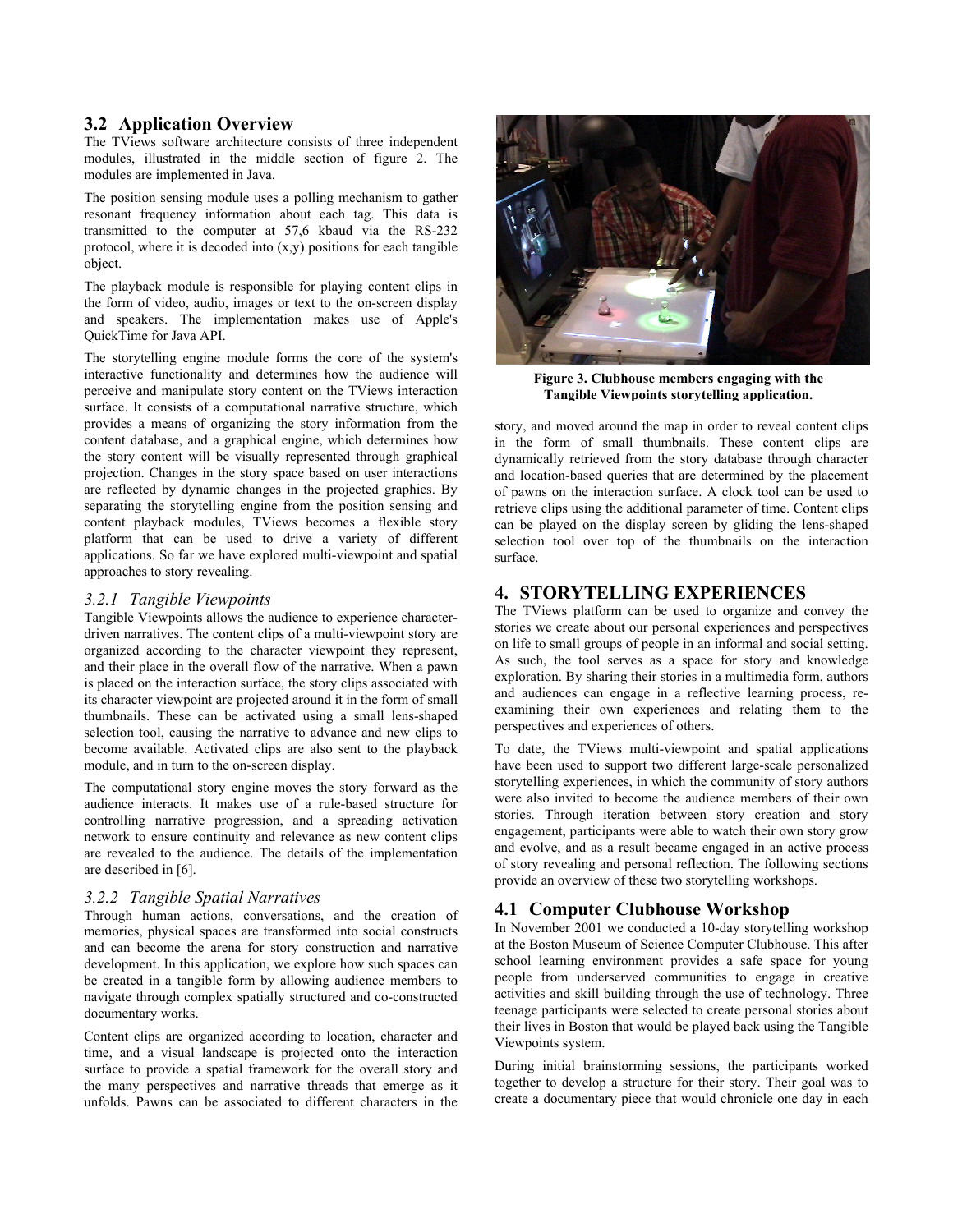of their lives in their East Boston community. Participants used digital still cameras to record images for their stories. They also provided voice-overs and metadata information before adding their clips to the content database.

The TViews platform was set up in a central area of the Clubhouse. Workshop participants and other members from the community were free to interact with the story as it evolved over the course of the 10 days. Through social interaction and discussion around the tangible story platform, the storytelling process became a collaborative and iterative activity. Workshop participants drew on the skills and ideas of their fellow Clubhouse members, and incorporated them into the creation of their own personal stories.

While the creation of individual story threads allowed them to share personal perspectives on life in their East Boston community, participants found that their stories were not entirely separate. Their stories intersected at certain points, for instance when their activities coincided at school or in the clubhouse. These moments revealed the way in which their interpretations of events often differed from the interpretations of those around them. By providing a shared framework for the telling of personal stories, participants were able step back and examine their own lives and experiences from a broader perspective. In this way, they could begin to understand how their own stories formed a part of the larger collective story of their community.

## **4.2 Digital Dialogues Symposium**

In September 2002 we organized a storytelling workshop for the *Digital Dialogues: Technology and the Hand* symposium held at the Haystack School of Mountain Crafts in Maine in collaboration with the MIT Media Laboratory. The symposium focused on the creation of artistic pieces in a studio-based environment, and the 65 participants were invited to use their hands in collaboratively forming materials, media, and ideas. The goal was to explore how technology and handcraft can be brought together, and to initiate dialogues and an exchange of expertise between these two traditionally separate communities. The storytelling workshop enabled participants to document the events taking place across the different craft studios over the course of the symposium. The documentary took the form of a living record – a piece that grew as the symposium progressed, and incorporated the different perspectives of the large number of people coming from a wide variety of backgrounds.



**Figure 4. Symposium participants engaging with their stories using the TViews platform.** 

The story of the symposium progressed along three main axes: space (the symposium was spatially distributed across the Haystack campus and craft studios), time (the event lasted 3-4

days), and character viewpoint (the many symposium participants provided widely differing personal perspectives on the unfolding events). Based on these parameters, we provided a core narrative framework for the piece. Participants used digital video and still cameras to record their activities and experiences in the studio spaces. These clips were then annotated with the appropriate metadata and loaded into a database that could be queried according to different keywords or combinations of keywords.

Over the course of the symposium, participants used the TViews platform to collaboratively engage with their story as it was still being created. The map of the Haystack campus was projected onto the sensing surface and provided a spatial framework for viewer interactions. This spatial layout helped ground the digital story clips in relation to the actual events taking place in the real world. Viewers could associate the graspable pawns to different symposium participants, moving them around the studio spaces depicted on the map. They could also use a clock tool to navigate back and forth through time. In this way, they could follow and compare the activities of different participants across both space and time.

As people experimented with the tangible interface, their engagement with the video clips was enhanced by the fact that they were familiar with the people and events portrayed. The video clips presented an opportunity for many of the craftspeople to watch themselves actively engaged in their craft for the first time, and the social nature of the tangible platform allowed them to share and reflect on this experience with others. The collaborative exploration of their own evolving story fostered an exchange of ideas that participants could immediately bring back into the work environment and incorporate into the next iteration of story creation. As such, the movement between story creation and engagement became a cyclical process, with each part informing the evolution and meaning of the next.

# **5. DISTRIBUTED STORY SPACES**

At its current scale, the TViews platform works best for small groups of audience members interacting at a time. Moreover, given that only a single instance of the platform exists, the stories created for it can only ever attain a limited level of public exposure.

We have devised various ways to circumvent this limitation. In the Tangible Viewpoints application, viewers can save linear versions of their paths through the story space as QuickTime movies. While these short segments can give viewers something to take away with them, it also removes the movies from their often still-evolving larger context. In the Digital Dialogues piece, an online weblog [3] was created to complement the tangible display, and supports continuing online discussions around the story material.

For the future, we envision connecting multiple distributed tangible displays in order to support a larger community of audience. In this case, the story database would reside on a central server and each instance of the TViews platform would act as a kind of window onto the story world. This concept of distributed tangible story spaces opens up a variety of new possibilities for remote collaborative storytelling. Audience members interacting in one location might save their particular view on the story world and send it to other platforms across the network. Given the flexibility of the computational story structure, new content clips